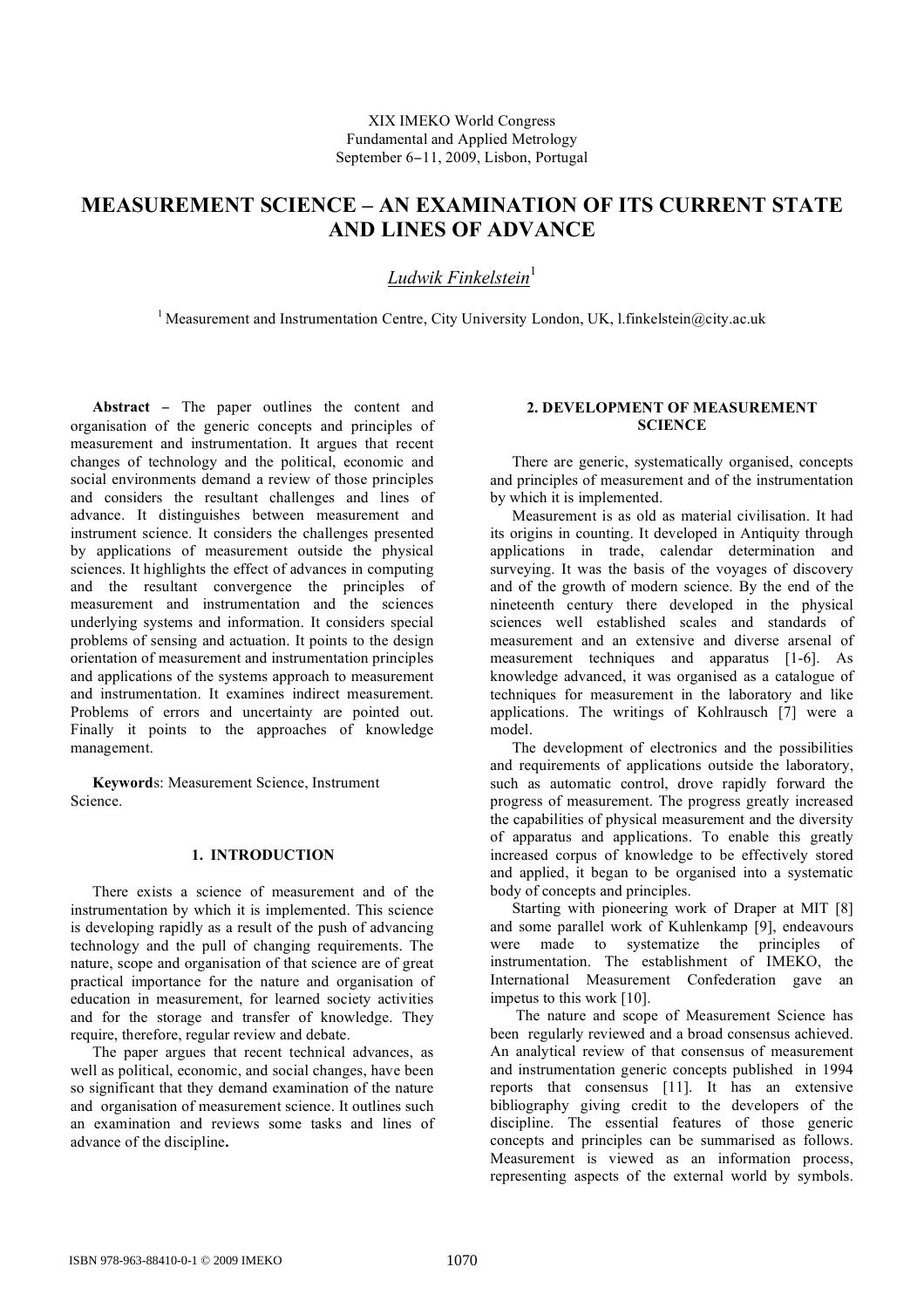Instruments and instrument systems are viewed as information machines. Measurement apparatus is described, analysed and designed as systems. A central characteristic of this approach is the use of mathematical models to describe and analyse measurement systems and their components. The systematic approach to instrumentation is oriented towards principles of design of equipment.

Current technical, social and economic changes support the general organisation of the subject, but present new challenges and lines of advance**.**

# **3. TECHNICAL, ECONOMIC AND POLITICAL ENVIRONMENT**

#### *3.1 Technical Environment*

The principal technical change affecting measurement is the advance of computing. As the result of the rapid growth of capability and lowering of costs of information technology, once information about a measurand has been acquired from the object under measurement and carried by an electrical signal, the functions of processing, displaying and effectuating that signal are in general performed by standard computer technology. This leads to a significant convergence of the concepts and principles of measurement instrumentation and those of information technology. Further advances in computer hardware and software have transformed methods of analysis and design of measuring systems. Finally the Internet has transformed the methods of representation, manipulation, storage and distribution of knowledge.

#### *3.2 Economic, Social and Political Environment*

The last two decades have seen major economic and political changes in the world and the turbulence continues. This has altered the environment in which measurement technology operates and this in turn poses challenges to the underlying science.

Globalisation demands internationally implemented standards and internationally recognized systems of quality assurance. This makes measurement technology a key enabler of industry and trade in all countries. It presents challenging problems of quality measurement.

There has developed a rigorously commercial approach to technology. The time from initiating the development of a product and its introduction to the market is short. The life cycle of a product is short. It makes measuring equipment design knowledge-intensive.

The complexity and rate of change of modern technology, economics and society have led to the ever widening applications of measurement based information in management, governance and the general understanding of all aspects of our life. This makes demands on measurement theory and philosophy.

## **4. SCIENCE OF MEASUREMENT AND SCIENCE OF INSTRUMENTS**

It has become conventional to use the term Measurement Science to describe the generic, systematically organised, concepts and principles of measurement and of the instrumentation by which it is implemented.

It is, however, useful to distinguish between the domain of the concepts and principles of measurement and that of the concepts and principles of instruments.

Measurement is defined, in the wide sense, as the assignment, by an objective, empirical process, of symbols to attributes of objects and events of the real world, in such a way as to describe them. Measurement Science is the body of systematically organized concepts and principles underlying measurement. Measurement is the basic tool of natural science and technology, which is its origin and paradigmatic application. It now extends to all domains of human enquiry and discourse, such as Psychology, Economics and Sociology.

Instruments are machines, or systems, that acquire, process and effectuate information from the natural world. There is a systematically organised body of concepts and principles underlying the design and analysis of instruments, which may be termed Instrument Science.

The science of measurement and the science of instruments overlap, but are not identical.

Measurement in the natural sciences is predominantly performed by measuring instruments. In the natural sciences the bodies of knowledge concerning measurement and instrumentation. Outside the natural sciences, say in Economics and Sociology, measurement does not in general employ instruments in the sense used above.

Measurement in the natural sciences is the major area of application of instruments. However instruments are widely used for purposes other than measurement, for example in many applications of imaging and detection. In any case measuring instruments are only a special class of the more general class of information machines.

## **5. PROBLEMS AND LINES OF ADVANCE IN FOUNDATIONS OF MEASUREMENT**

## *5.1 Logical and philosophical foundations*

The logical and philosophical foundations of measurement are well established. They are is based on the representational theory. The theory is based on the viewing of the real world as empirical relational systems and measurement as a process of mapping them into symbolic relational systems. The theory has been extensively presented in the literature [12-18]. An outline has been presented in [18]. The theory has been extensively considered and important contributions have been made by Mari and Rossi [19-22].

The above theory is valid for all applications of measurement. However, there are aspects of foundational principles of measurement that require development.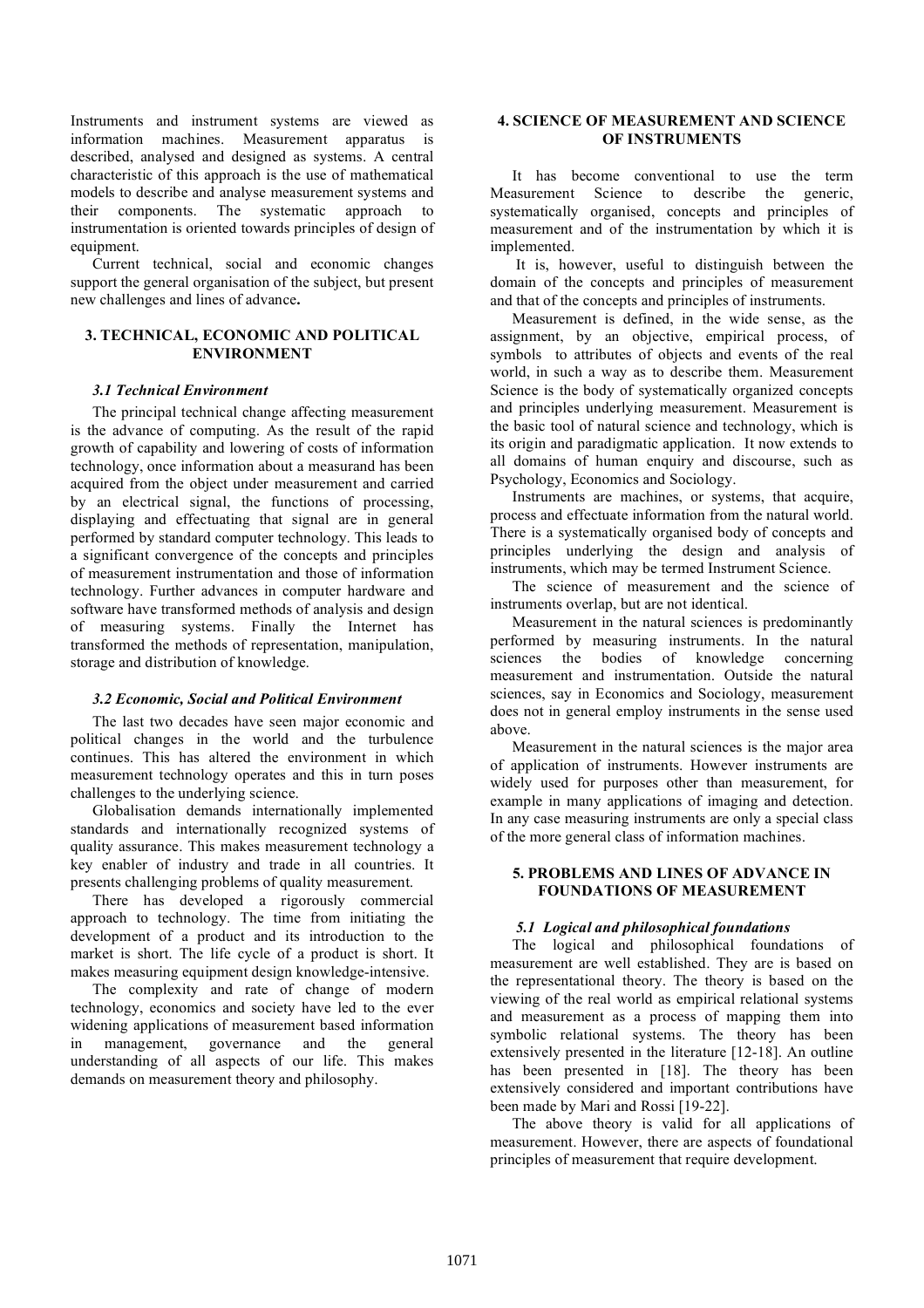#### *5.2 Measurement in the physical sciences*

Measurement in the physical sciences is the paradigm of all measurement. Its foundations are generally recognised as valid. There is of course a well established system of units and scales of measurement [23] and a widely agreed vocabulary [24]. Nevertheless there are some problems in the foundations of measurement in these sciences, which require attention.

Firstly, while the representational theory of measurement is applicable to physical measurement and originated in it, it is not generally used in that field. Details of the application require development.

Secondly, there are physical properties, such as hardness, the measurement scales for which do not form part of the general system of units and scales [25]. They require attention.

Finally the problem of quantum measurement requires further study [26].

#### *5.3 Widely defined measurement*

Measurement is now being applied in all domains of human enquiry and discourse. The applications extend to the social and psychological sciences. They are employed in management.

The wide range of applications demand changes of approach to the foundations of measurement, from that employed in the physical sciences. The changes are outlined in [27, 28]. In many domains outside the physical sciences the development of appropriate measurement processes and scales presents a research agenda. The problems of measurability are a key issue in many applications. The range of applications and the challenges of measurement in those domains are presented in [29].

There is a need to develop a general, integrated framework of concepts and principles of the foundations of measurement in all domains. This must be linked to the foundations of all forms of symbolic representation, that is general Semiotics [30].

#### **6. MEASURING INSTRUMENTATION AS INFORMATION SYSTEM**S

Measurement Science is mainly concerned with the concepts and principles of the description, analysis and design of measuring systems.

In a modern measurement system a sensor acquires information from the observed system and converts it into an electrical signal. That signal is then conditioned, that is converted into a signal that can be processed by standard information technology equipment. Following processing the signal is then output to a display, an actuator, or passed to further processing. The system is controlled by operators, if it is not wholly automatic, through standard human computer interfaces. The core functions of measuring instrument systems are thus implemented in standard computer and communication hardware and software.

Measuring systems are thus substantially analysed and designed as information systems. This leads to the

general overlap of the principles of measurement instrumentation, information systems, control and communication. It can be argued that these sciences are in fact a single discipline and should be treated in an integrated way.

Applications to measurement problems of the methods of information theory, the theory of signal processing and of information and knowledge processing, do not, in general, present special theoretical problems.

Modern instrumentation systems handle, in an integrated way many inputs concurrently. Imaging and image processing constitutes an integral part of the modern principles of instrumentation [31]

However there are aspects of measurement systems that are distinct from the concepts and methods of the information sciences and require special treatment. They are considered below.

# **7. SENSING AND ACTUATION**

Sensing and actuation are components of instrumentation systems that are not implemented by standard information technology equipment. Sensors and actuators are information machines. Their knowledge, information and signal processing functions can be described, analysed and designed using standard information processing principles.

However, their implementation require design and analysis in terms of the physical effects on which they are based, their geometry and material properties.

There is a great diversity of sensors and actuators regarding input and output variables and the physical effects on which they are based. Information about them is therefore still organised as catalogues.

Systematically organised concepts and principles for sensors and actuators are based on two linked approaches. Firstly on their description and analysis using mathematical models. Secondly on a methodology of their design.

The modelling of instrument elements has been reviewed in [32]. Progress has been reviewed in [33].

The principal aspect of progress has been the advance in the power of detailed models of sensors and actuators relating their function to their geometry and material properties.

There is a need for wider application of computer aided fluid dynamic modelling of sensors.

Similarly, the extensive software that is available for modelling, analysis and design of optical systems needs to be integrated into the wider methodology of sensor modelling.

Progress is being made in the development and application of functional mathematical modelling systems such as bond graphs and Modelica. The thermodynamic relations for reversible systems have been effectively applied to sensing and transduction. [34]. They have been applied for a long time to electroacoustic transducers. There is considerable interest in the application of the relations in chemical and biochemical systems. However,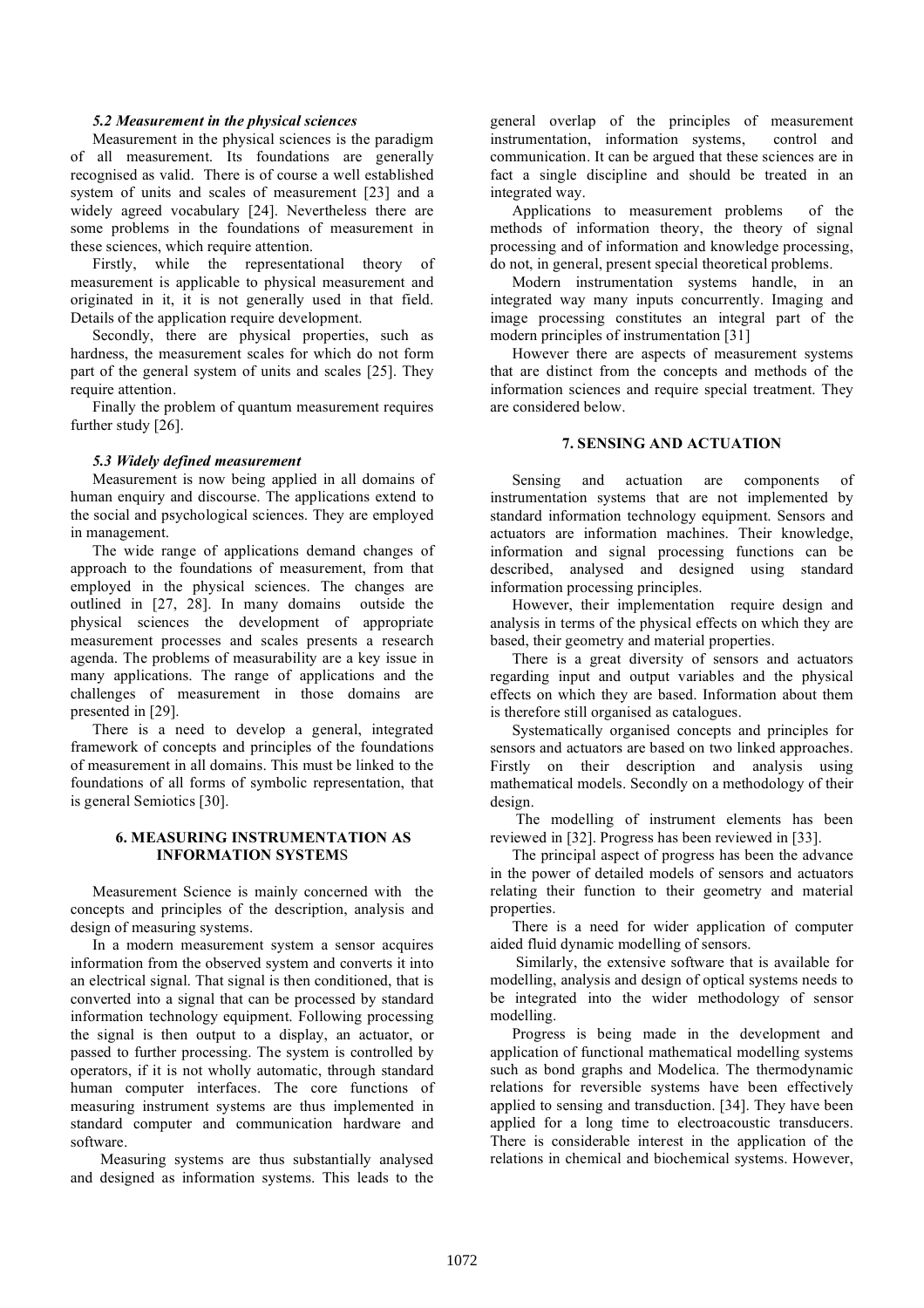there is more to be done to integrate them into the framework of the analysis of sensors and actuators**.**

The organisation of information about sensors and actuators, based on mathematical models has been reviewed in [34]. However the organisation of knowledge is incomplete.

There is more work to be done to extend existing schemes to the representation of distributed parameter systems, fields and waves. Further, the application to chemical sensors awaits development.

The general principles of the systems approach [35, 36] are the basis of the analysis and design of measurement instrumentation.

Measurement systems are never conceived, or used, in isolation. They are always a component of a larger system, or supersystem.

The object under measurement is always part of that supersystem. Specific problems in measurement arise in the interaction between sensing and the measured object. Methods of the modelling of this interaction, which are always based on physical effects, are an integral part of concepts and principles of measurement instrumentation.[30, 31]

The data that are the product of measurement are always further processed. This processing is always part of the supersystem. In this respect measurement systems must be treated by the methodology of information systems design [37, 38]**.**

Alternatively, measurement systems form part of a control system. The design of a control system involves always the consideration of the measurement system. In particular in multivariable systems, it involves the location of sensors.[39, 40]

The application of the systems approach to measurement instrumentation is a major factor in the convergence of the concepts and principles of measurement and those of information technology.

#### **9. DESIGN ORIENTATION**

The multiplicity of measurement systems with respect to measurands, principles of operation, forms of embodiment and the like means that the most economic organisation of the knowledge about them should be based on the concepts and principles of their design.

The methodology of measurement systems design is outlined in [41].

The basis of the methodology of measurement systems design is the systems approach, discussed above.

The essential aspect of modern instrumentation, as again discussed above, is, that once information about the measurand has been acquired by the measurement system and the measurement signal conditioned, subsequent processing is realised by standard information technology hardware and software. The design methodology for the information processing subsystems is provided by Computer Science.

The design of sensor and actuator subsystems is however realised in terms of physical embodiment. This is best approached by the systematic methods of engineering design. [42].

The design of sensors and actuators involves two types of problem. The first is the generation of a design concept. The second is, given the concept, to determine the detailed form and dimensions of the device.

The latter involves no fundamental problem. With the advance of computing methods, it is possible, for many sensor and actuator types, given an appropriately formulated model of a design concept, to determine, by computer analysis and optimisation, the form and dimensions of the device to be realised. The advance of computer modelling methods and their integration into design environments is an important task.

The generation of design concepts is increasingly better understood, with advances in design studies and progress in the investigation of artificial intelligence [43]. Enough is understood to assist instrument designers in the task of design concept generation, but not enough to automate the task, or to make it algorithmic rather than heuristic. The most advanced methods rely on searching of catalogues of design concepts. The development of such catalogues, based on mathematical models, and of suitable search methods is an attractive line of research.

#### **9. INDIRECT MEASUREMENT**

There is a core problem of measurement that has not been properly integrated into Measurement Science. That science has been mainly concerned with measurands that can directly act on sensors and are then further processed, that is with measurands that characterise the flow of energy or matter.

However, an important class of measurement problems is the measurement of properties, or internal variables, of a system that are not thus accessible. Measurement is performed by exciting the observed system by a measured stimulus, measuring the response, and evaluating the measurands from the stimulusresponse pair, in general using a mathematical model of the system. This class of problems is properly a part of Measurement Science.

The problems have, in general been treated in connection with the design of control systems. They are also related to problems of signal processing.[44]

The proper integration of the study of system identification and parameter estimation into Measurement Science is a significant challenge.

Important problems from the point of view of Measurement Science is the employment of models the structure and parameter of which correspond to physical variables of significance. Further non-linear systems present difficulties [45]. The problems are illustrated in [46].

#### **10. UNCERTAINTY AND ERRORS**

The problems of uncertainty in measurement and of errors arising in measurement systems are most characteristic area of Measurement Science.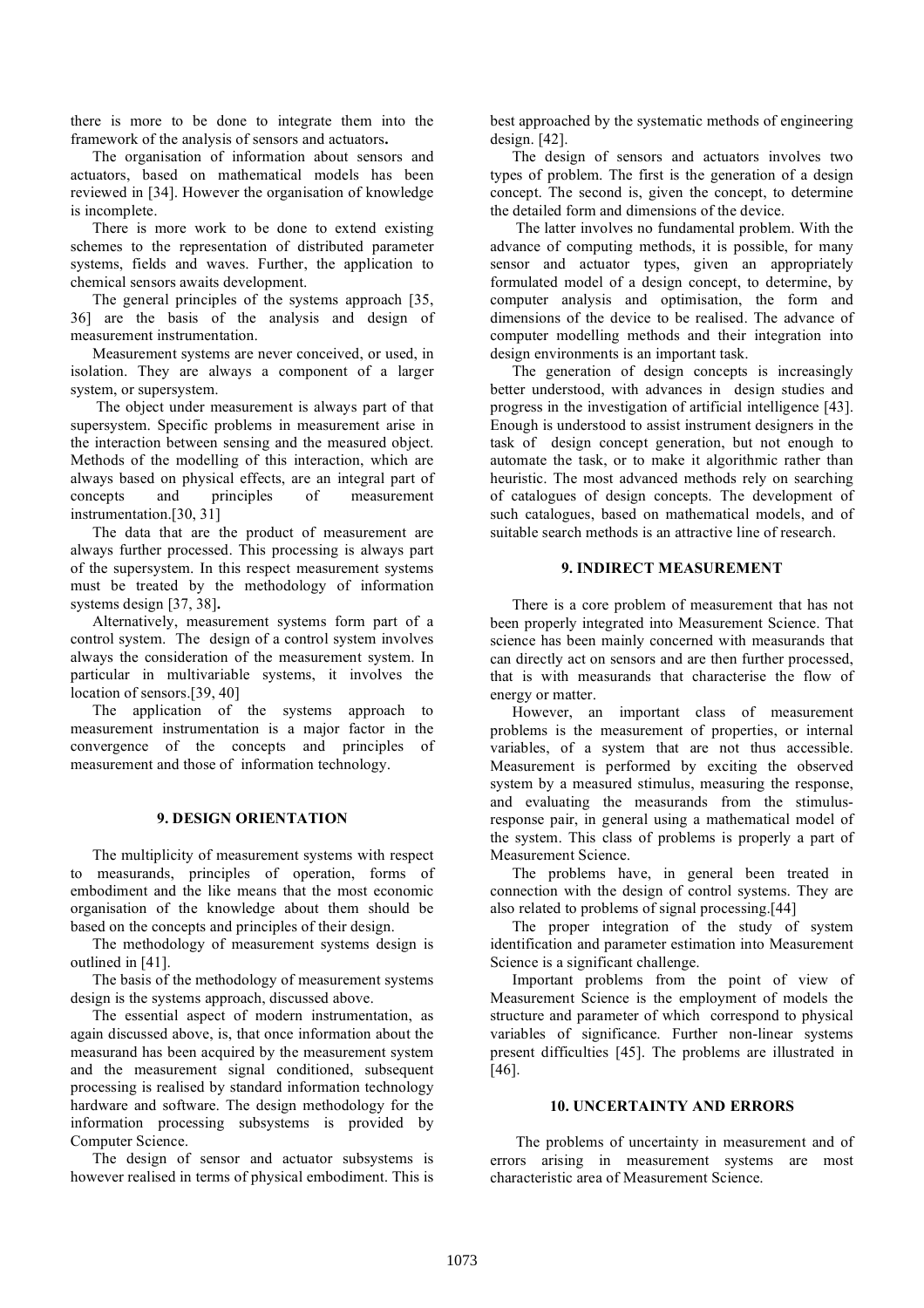A major and influential advance has been the publication of GUM [47]. This has defined the problem and presents a systematic treatment of the topic on a sound scientific basis. However, GUM does not exhaust the field. There remain challenges and problems to be addressed

Among these is firstly the consideration of dynamic measurements and uncertainty. Secondly there is the analysis of error source in instrumentation using mathematical models. There is the related problem of error avoidance and compensation. Sources of error in digital instruments await further study.

# **11. KNOWLEDGE MANAGEMENT PERSPECTIVE**

Traditionally knowledge has been organised into disciplines in accordance with the requirements of teaching it in higher education. To an increasing extent the new perspective of knowledge management needs to be considered for application in the area of measurement and instrumentation. A discussion of this approach is given in [48].

The influence of the Internet on Measurement Science is argued in [49].

## **12. CONCLUSIONS**

Measurement Science is a body of concepts and principles that has changed in content and organisation as a result of changes in technology and the political, social and economic environment. It is an active discipline with a significant research agenda

## **ACKNOWLEDGEMENTS**

The author should like to thank his colleagues Professors K.T.V. Grattan and S.H. Khan for their support. He is also grateful to Professors P.K. Stein, D. Hofmann, P.H. Sydenham, R. Morawski and L. Mari for creating the environment in which fundamental measurement science ideas can be discussed an for their contributions to the field.

### **REFERENCES**

- [1] J. L. Heilbron, *The Oxford companion to the history of modern science*. Oxford ; New York: Oxford University Press, 2003.
- [2] J. L. Heilbron, *The Oxford guide to the history of physics and astronomy*. Oxford ; New York: Oxford University Press, 2005.
- [3] C. B. Boyer and U. C. Merzbach, *A history of mathematics*, 2nd ed. ed.: Wiley, 1989.
- [4] R. Porter, *The Cambridge history of science*. Cambridge New York: Cambridge University Press, 2003.
- [5] P. H. Sydenham, *Measuring instruments : tools of knowledge and control*. Stevenage: Peregrinus [for] the Science Museum, 1979.
- [6] R. Bud and D. J. Warner, *Instruments of science : an historical encyclopedia*. New York: Science Museum, London, and National Museum of American History, Smithsonian Institution, in association with Garland Pub., 1998.
- [7] f. W. G. Kohlrausch, *Leitfaden der praktischen physik*, 7. verm. aufl. ed. Leipzig,, 1892.
- [8] C. S. Draper, W. McKay, and S. Lees, *Instrument engineering*. New York: McGraw-Hill, 1952-1955.
- [9] A. Kuhlenkamp, *Konstruktionslehre der Feinwerktechnik : Berechnen und Entwerfen signalverarbeitender Geräte*. München: Hanser, 1971.
- [10] L. Finkelstein, "Expanding technology, deepening knowledge and a shrinking world: Reflections on learned societies in measurement and instrumentation," *Measurement and Control,* vol. 41, p. 3, 2008.
- [11] L. Finkelstein, "Measurement and instrumentation science An analytical review " *Measurement,* vol.!4, p. 11, 1994.
- [12] F. S. Roberts, *Measurement theory : with applications to decision making, utility, and the social sciences*. Cambridge: Cambridge University Press, 1984.
- [13] J. Pfanzagl, V. Baumann, and H. Huber, *Theory of measurement*, 2nd ed. ed. Würzburg: Physica-Verlag, 1971.
- [14] D. H. Krantz, R. D. Luce, A. Tversky, and P. Suppes, *Foundations of Measurement Volume I: Additive and Polynomial Representations*. New York: Academic Press, 1971.
- [15] D. H. Krantz, R. D. Luce, A. Tversky, and P. Suppes, *Foundations of Measurement Volume II: Geometrical, Threshold, and Probabilistic Representations*. New York: Academic Press, 1989.
- [16] P. Suppes, D. H. Krantz, R. D. Luce, and A. Tversky, *Foundations of Measurement Volume III: Representation, Axiomatization, and Invariance*. New York: Academic Press, 1990.
- [17] L. Narens, *Abstract measurement theory*. Cambridge, Mass.: MIT Press, 1985.
- [18] L. Finkelstein, "Foundational Problems of Measurement," in *Measurement Science- A discussion*, K. Kariya and L. Finkelstein, Eds. Tokyo, Washington, DC: Ohmsha Press, 2000, pp. 13-21.
- [19] G. B. Rossi, "Measurability," *Measurement,* vol. 40, pp. 545-562, 2007.
- [20] L. Mari, "Epistemology of measurement," *Measurement,* vol. 34, pp. 17-30, 2003.
- [21] L. Mari, "The problem of foundations of measurement," *Measurement,* vol. 38, pp. 259-266, 2005.
- [22] G. B. Rossi, "An attempt to interpret some problems in measurement science on the basis of Kuhn's theory of paradigms," *Measurement,* vol. 39, pp. 512-521, 2006.
- [23] *Le Système International d'Unités (SI) = The International System of Units (SI)*, Eighth edition. ed. Sèvres: Bureau International des Poids et Mesures, 2006.
- [24] "International Vocabulary of Metrology Basic and General Concepts and Associated TermsVIM, 3rd edition, JCGM 200:2008."
- [25] J. Malzbender, "Comment on hardness definitions," *Journal of the European Ceramic Society,* vol. 23, pp. 1355-1359, 2003.
- 26] H. Krips, "Measurement in Quantum Theory," *Stanford Encyclopaedia of Philosophy,* 2008.
- [27] L. Finkelstein, "Widely, strongly and weakly defined measurement," *Measurement,* vol. 34, pp. 39-48, 2003.
- [28] L. Finkelstein, "Problems of measurement in soft systems," *Measurement,* vol. 38, pp. 267-274, 2005.
- [29] L. Finkelstein, "Widely-defined [measurement An analysis of challenges," *Measurement,* 2009.
- [30] D. Chandler, *Semiotics : the basics*, 2nd ed. Oxford ; New York: Routledge, 2007.
- [31] J. P. Hornak, *Encyclopedia of imaging science and technology*. New York: J. Wiley, 2002.